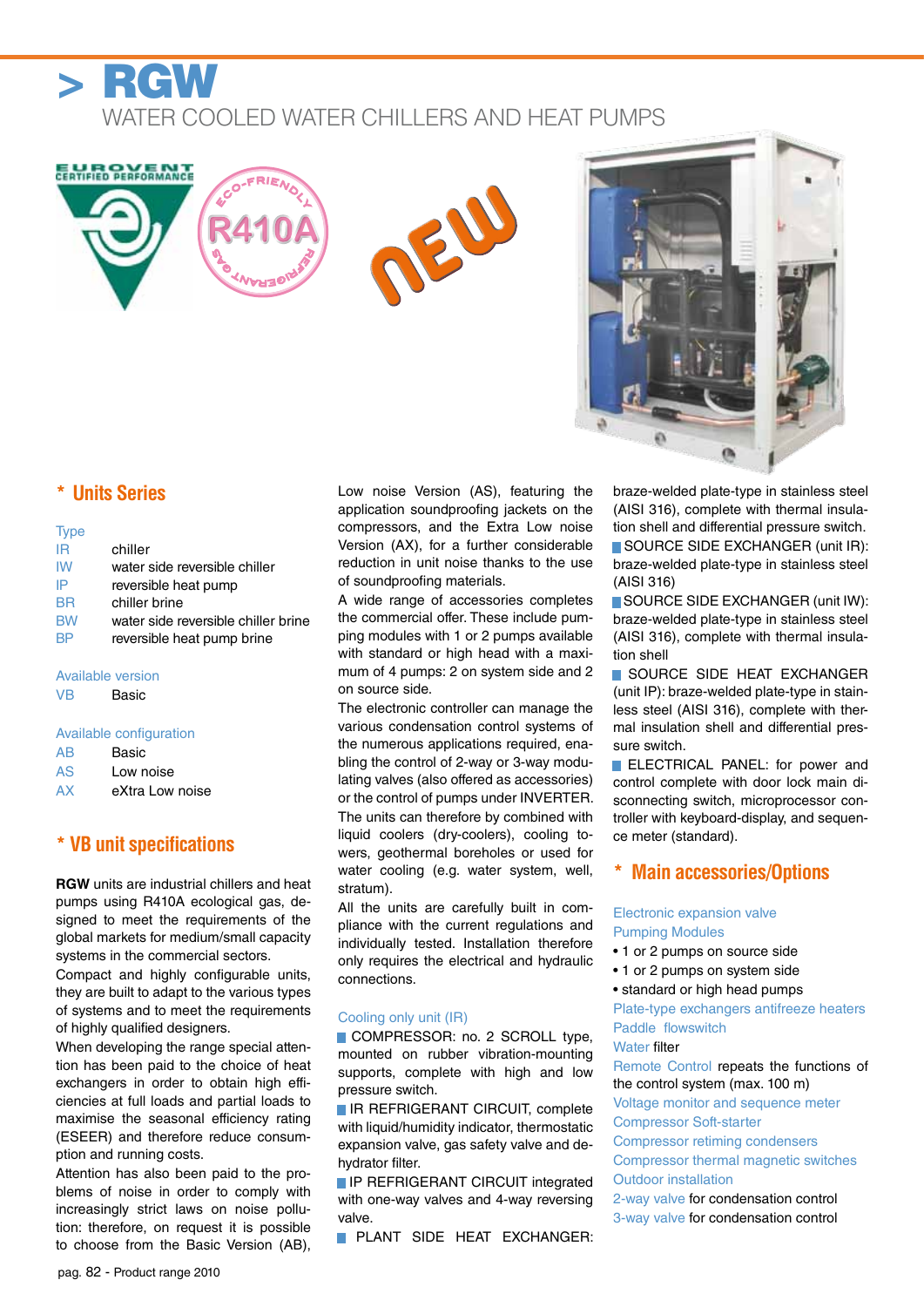

| <b>Common Data</b>                                    | 70.2        | 80.2                               | 90.2        | 105.2       | 120.2                              | 135.2             | 150.2          | 170.2       | 190.2       | 215.2       | 240.2       |                             |  |
|-------------------------------------------------------|-------------|------------------------------------|-------------|-------------|------------------------------------|-------------------|----------------|-------------|-------------|-------------|-------------|-----------------------------|--|
| Supply                                                |             |                                    |             |             |                                    | 400V - 3ph - 50Hz |                |             |             |             |             | V-ph-Hz                     |  |
| Quantity-type compressor<br>- n° circ - part load     |             | 2 - SCROLL - 1 - 0/50/100%         |             |             |                                    |                   |                |             |             |             |             |                             |  |
| Quantity-type heat<br>exchanged plant side            |             | - of brazed stainless steel plates |             |             |                                    |                   |                |             |             |             |             |                             |  |
| Water content heat<br>exchanged plant side            | 4           | 4                                  | 5           | 5           | 6                                  | $\overline{7}$    | $\overline{7}$ | 9           | 10          | 11          | 13          |                             |  |
| Water connection IN/OUT<br>heat exchanged plant side  | <b>DN65</b> | <b>DN65</b>                        | <b>DN65</b> | <b>DN65</b> | <b>DN65</b>                        | DN <sub>65</sub>  | <b>DN65</b>    | <b>DN65</b> | <b>DN65</b> | <b>DN65</b> | <b>DN65</b> |                             |  |
| Quantity-type heat<br>exchanged source side           |             |                                    |             |             | - of brazed stainless steel plates |                   |                |             |             |             |             | $n^{\circ}$ -<br>mm-<br>rpm |  |
| Water content heat<br>exchanged source side           | 4           | 4                                  | 5           | 5           | 6                                  | 7                 | 7              | 9           | 10          | 11          | 13          |                             |  |
| Water connection IN/OUT<br>heat exchanged source side | <b>DN65</b> | <b>DN65</b>                        | <b>DN65</b> | <b>DN65</b> | <b>DN65</b>                        | <b>DN65</b>       | <b>DN65</b>    | <b>DN65</b> | <b>DN65</b> | <b>DN65</b> | <b>DN65</b> | $\mathbf{u}$                |  |
| F.L.A. Full Load Ampere                               | 45          | 51                                 | 62          | 68          | 74                                 | 82                | 90             | 105         | 120         | 142         | 164         | А                           |  |

#### **Cooling Only (IR)**

|                                     | 70.2 | 80.2 | 90.2 | 105.2 | 120.2 | 135.2 | 150.2 | 170.2 | 190.2 | 215.2 | 240.2 |                          |
|-------------------------------------|------|------|------|-------|-------|-------|-------|-------|-------|-------|-------|--------------------------|
| Cooling capacity (E)                | 70,0 | 79,0 | 92,0 | 105   | 118   | 133   | 148   | 170   | 192   | 216   | 240   | kW                       |
| Total power input                   | 15,0 | 16,8 | 20,3 | 23,3  | 26,3  | 29,8  | 33,3  | 37,8  | 42,3  | 48,4  | 54,5  | kW                       |
| EER(E)                              | 4,67 | 4,70 | 4,53 | 4,51  | 4,49  | 4,46  | 4,44  | 4,50  | 4,54  | 4,46  | 4,40  |                          |
| <b>ESEER (E)</b>                    | 6,07 | 6,16 | 6,00 | 5,87  | 5,94  | 5,81  | 5,86  | 5,95  | 5,90  | 5,91  | 5,74  | $\blacksquare$           |
| Water flow rate source side         | 3,34 | 3.77 | 4,40 | 5,02  | 5,64  | 6,35  | 7,07  | 8,12  | 9,17  | 10,32 | 11,47 | $\mathsf{U}\mathsf{s}$   |
| Water pressure drop source side (E) | 47   | 38   | 40   | 41    | 44    | 42    | 45    | 46    | 48    | 48    | 49    | kPa                      |
| Available static head source side   |      |      |      |       |       |       |       |       |       |       | ۰     | kPa                      |
| Water flow rate plant side          | 4,03 | 4,54 | 5,32 | 6,07  | 6,83  | 7,71  | 8,58  | 9,84  | 11,1  | 12,5  | 13.9  | $\mathsf{II}/\mathsf{s}$ |
| Water pressure drop plant side (E)  | 68   | 55   | 59   | 60    | 65    | 62    | 66    | 67    | 70    | 71    | 72    | kPa                      |
| Available static head plant side    |      |      |      |       |       |       |       |       |       |       |       | kPa                      |

#### **Water side reversible heat pump (IW)**

|                                     | 70.2                     | 80.2           | 90.2                     | 105.2                    | 120.2                    | 135.2                    | 150.2                    | 170.2          | 190.2                    | 215.2                    | 240.2          |                        |
|-------------------------------------|--------------------------|----------------|--------------------------|--------------------------|--------------------------|--------------------------|--------------------------|----------------|--------------------------|--------------------------|----------------|------------------------|
| Cooling capacity (E)                | 70,0                     | 79,0           | 92,0                     | 105                      | 118                      | 133                      | 148                      | 170            | 192                      | 216                      | 240            | kW                     |
| Total power input                   | 15,0                     | 16,8           | 20,3                     | 23,3                     | 26,3                     | 29,8                     | 33,3                     | 37,8           | 42,3                     | 48,4                     | 54,5           | kW                     |
| EER(E)                              | 4,67                     | 4,70           | 4,53                     | 4,51                     | 4,49                     | 4,46                     | 4,44                     | 4,50           | 4,54                     | 4,46                     | 4,40           |                        |
| ESEER (E)                           | 6,07                     | 6,16           | 6,00                     | 5,87                     | 5,94                     | 5,81                     | 5,86                     | 5,95           | 5,90                     | 5,91                     | 5,74           |                        |
| Water flow rate source side         | 3,34                     | 3,77           | 4,40                     | 5,02                     | 5,64                     | 6,35                     | 7,07                     | 8,12           | 9,17                     | 10,3                     | 11,5           | l/s                    |
| Water pressure drop source side (E) | 47                       | 38             | 40                       | 41                       | 44                       | 42                       | 45                       | 46             | 48                       | 48                       | 49             | kPa                    |
| Available static head source side   |                          |                |                          |                          |                          |                          |                          |                |                          |                          | $\blacksquare$ | kPa                    |
| Water flow rate plant side          | 4,03                     | 4,54           | 5,32                     | 6,07                     | 6,83                     | 7,71                     | 8,58                     | 9,84           | 11,1                     | 12,5                     | 13.9           | $\mathsf{U}\mathsf{s}$ |
| Water pressure drop plant side (E)  | 68                       | 55             | 59                       | 60                       | 65                       | 62                       | 66                       | 67             | 70                       | 71                       | 72             | kPa                    |
| Available static head plant side    | $\blacksquare$           | $\blacksquare$ | $\blacksquare$           | $\blacksquare$           | $\blacksquare$           | $\blacksquare$           | $\blacksquare$           | $\blacksquare$ | $\blacksquare$           | $\overline{\phantom{a}}$ | $\sim$         | kPa                    |
| Heating capacity (E)                | 78,0                     | 87,0           | 103                      | 117                      | 131                      | 148                      | 165                      | 189            | 213                      | 240                      | 268            | kW                     |
| Total power input                   | 19,0                     | 21,0           | 25,2                     | 28,7                     | 32,2                     | 36,4                     | 40,7                     | 46,3           | 51,9                     | 58,6                     | 65,4           | kW                     |
| COP (E)                             | 4,11                     | 4,14           | 4,09                     | 4,08                     | 4,07                     | 4,07                     | 4,05                     | 4,08           | 4,10                     | 4,10                     | 4,10           |                        |
| Water flow rate source side         | 3,73                     | 4,16           | 4.92                     | 5,59                     | 6,26                     | 7.07                     | 7,88                     | 9,03           | 10,18                    | 11,47                    | 12,80          | $\mathsf{U}\mathsf{s}$ |
| Water pressure drop source side (E) | 58                       | 46             | 50                       | 51                       | 54                       | 52                       | 56                       | 57             | 59                       | 59                       | 61             | kPa                    |
| Available static head source side   | $\overline{\phantom{a}}$ | $\blacksquare$ | $\overline{\phantom{a}}$ | $\overline{\phantom{a}}$ | $\overline{\phantom{a}}$ | $\overline{\phantom{a}}$ | $\overline{\phantom{a}}$ |                | $\overline{\phantom{a}}$ |                          | $\blacksquare$ | kPa                    |
| Water flow rate plant side          | 3,34                     | 3,77           | 4,40                     | 5,02                     | 5,64                     | 6,35                     | 7,07                     | 8,12           | 9,17                     | 10,32                    | 11,47          | l/s                    |
| Water pressure drop plant side (E)  | 47                       | 38             | 40                       | 41                       | 44                       | 42                       | 45                       | 46             | 48                       | 48                       | 49             | kPa                    |
| Available static head plant side    |                          |                |                          |                          |                          |                          |                          |                |                          |                          |                | kPa                    |

NOTES:<br>Cooling capacity values measured with plant side water 12/7°C - source side 30/35°C<br>Heating capacity values measured with plant side water 40/45°C - source side 10°C water flow rate as conditioning.<br>(E): Declared da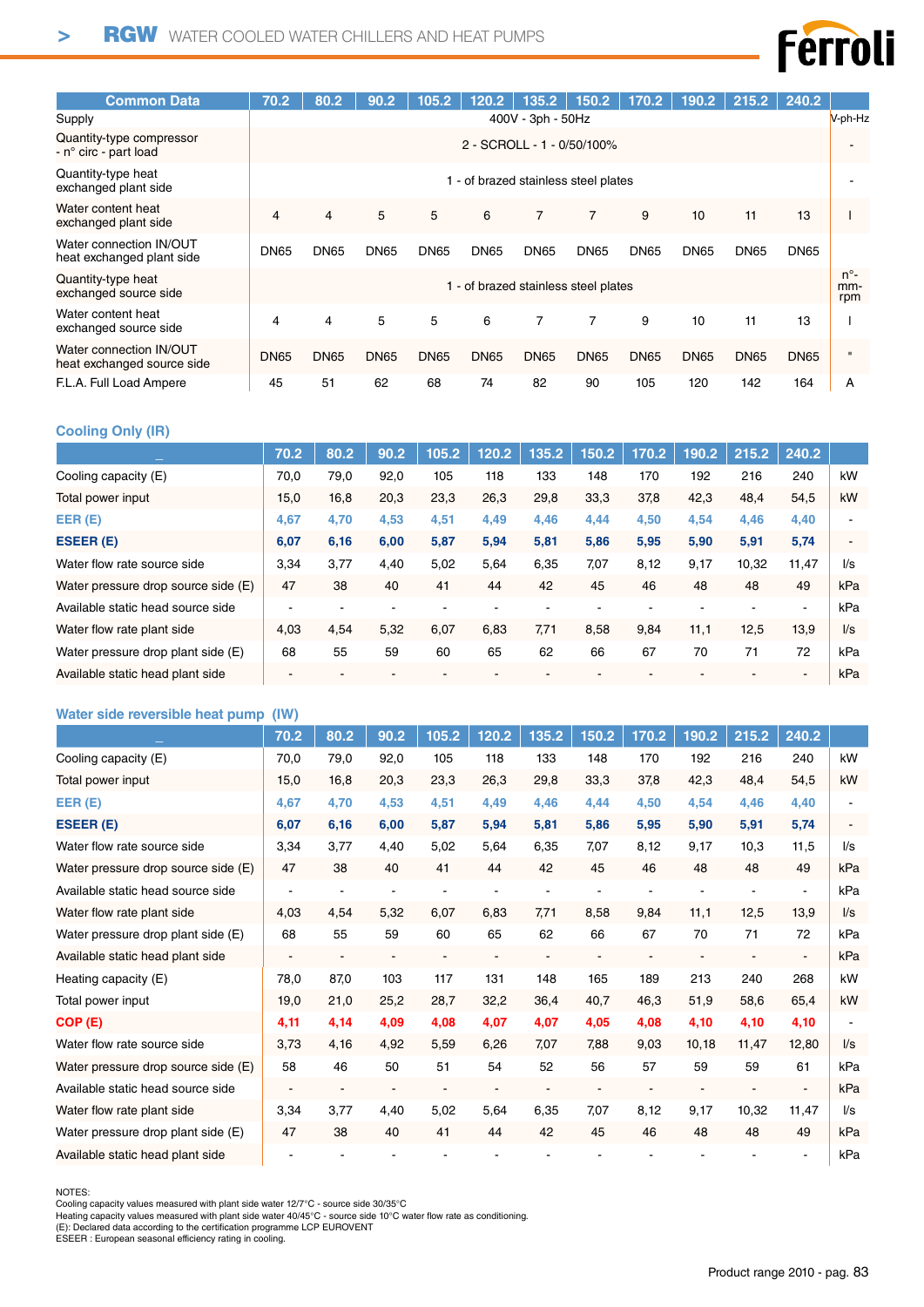#### **Reversible heat pump (IP)**

|                                     | 70.2 | 80.2                     | 90.2           | 105.2 | 120.2                    | 135.2                    | 150.2          | 170.2                    | 190.2                    | 215.2          | 240.2                    |                         |
|-------------------------------------|------|--------------------------|----------------|-------|--------------------------|--------------------------|----------------|--------------------------|--------------------------|----------------|--------------------------|-------------------------|
| Cooling capacity (E)                | 68,6 | 77,4                     | 90,2           | 103   | 116                      | 130                      | 145            | 167                      | 188                      | 212            | 235                      | kW                      |
| Total power input                   | 14,9 | 16,6                     | 20,1           | 23,1  | 26,0                     | 29,5                     | 33,0           | 37,4                     | 41,9                     | 47,9           | 54,0                     | kW                      |
| EER(E)                              | 4,62 | 4,65                     | 4,49           | 4,46  | 4,44                     | 4,42                     | 4,40           | 4,45                     | 4,49                     | 4,42           | 4,36                     |                         |
| ESEER (E)                           | 6,01 | 6,10                     | 5,94           | 5,81  | 5,88                     | 5,75                     | 5,80           | 5,89                     | 5,84                     | 5,85           | 5,68                     |                         |
| Water flow rate source side         | 3,28 | 3,70                     | 4,31           | 4,92  | 5,53                     | 6,23                     | 6,93           | 7,96                     | 8,99                     | 10,1           | 11,2                     | $\mathsf{U}\mathsf{s}$  |
| Water pressure drop source side (E) | 45   | 36                       | 38             | 39    | 42                       | 40                       | 43             | 44                       | 46                       | 46             | 47                       | kPa                     |
| Available static head source side   |      |                          |                |       |                          |                          |                |                          |                          |                |                          | kPa                     |
| Water flow rate plant side          | 3,95 | 4,45                     | 5,22           | 5,96  | 6,71                     | 7,57                     | 8,43           | 9,66                     | 10,9                     | 12,3           | 13,7                     | $\mathsf{l}/\mathsf{s}$ |
| Water pressure drop plant side (E)  | 66   | 53                       | 56             | 58    | 62                       | 60                       | 64             | 65                       | 68                       | 68             | 70                       | kPa                     |
| Available static head plant side    |      | ۰                        | $\blacksquare$ | ۰     | $\overline{\phantom{a}}$ | $\blacksquare$           | $\blacksquare$ | $\frac{1}{2}$            | $\blacksquare$           | $\blacksquare$ | $\overline{\phantom{a}}$ | kPa                     |
| Heating capacity (E)                | 77,0 | 86,0                     | 102            | 116   | 130                      | 147                      | 164            | 187                      | 211                      | 238            | 265                      | kW                      |
| Total power input                   | 19,1 | 21,1                     | 25,3           | 28,9  | 32,4                     | 36,6                     | 41,0           | 46,5                     | 52,0                     | 59,0           | 65,9                     | kW                      |
| COP (E)                             | 4,03 | 4,08                     | 4,03           | 4,01  | 4,00                     | 4.00                     | 4,00           | 4.02                     | 4.06                     | 4,03           | 4,03                     |                         |
| Water flow rate source side         | 3,68 | 4,11                     | 4,87           | 5,53  | 6,20                     | 7,00                     | 7.84           | 8,94                     | 10,1                     | 11,4           | 12,7                     | $\mathsf{U}\mathsf{s}$  |
| Water pressure drop source side (E) | 57   | 45                       | 49             | 50    | 53                       | 51                       | 55             | 56                       | 58                       | 58             | 60                       | kPa                     |
| Available static head source side   |      | $\overline{\phantom{a}}$ | $\blacksquare$ |       | $\blacksquare$           | $\overline{\phantom{a}}$ | $\blacksquare$ | $\overline{\phantom{a}}$ | $\overline{\phantom{a}}$ | $\blacksquare$ | $\blacksquare$           | kPa                     |
| Water flow rate plant side          | 3,95 | 4,45                     | 5,22           | 5,96  | 6,71                     | 7,57                     | 8,43           | 9,66                     | 10,9                     | 12,3           | 13.7                     | $\mathsf{U}\mathsf{s}$  |
| Water pressure drop plant side (E)  | 66   | 53                       | 56             | 58    | 62                       | 60                       | 64             | 65                       | 68                       | 68             | 70                       | kPa                     |
| Available static head plant side    |      |                          |                |       |                          |                          |                |                          |                          |                |                          | kPa                     |

NOTES:<br>Cooling capacity values measured with plant side water 12/7°C - source side 30/35°C<br>Heating capacity values measured with plant side water 40/45°C - source side 10°C water flow rate as conditioning.<br>(E): Declared da

|                                  |                    |           | <b>Cooling</b> | <b>Heating</b> |     |               |
|----------------------------------|--------------------|-----------|----------------|----------------|-----|---------------|
| <b>Operation limits</b>          | Unit type          | min       | max            | min            | max |               |
| Leaving source water temperature | IR, IW, IP, BR, BP | $20(5^*)$ | 50             | 10             | 25  | $(^{\circ}C)$ |
| Leaving plant water temperature  | IR, IW, IP         |           | 20             | 25             | 55  | $(^{\circ}C)$ |
| Leaving plant water temperature  | BR, BP             | -8        |                | 25             | 55  | $(^{\circ}C)$ |

\* with accessories DCC condensation control device